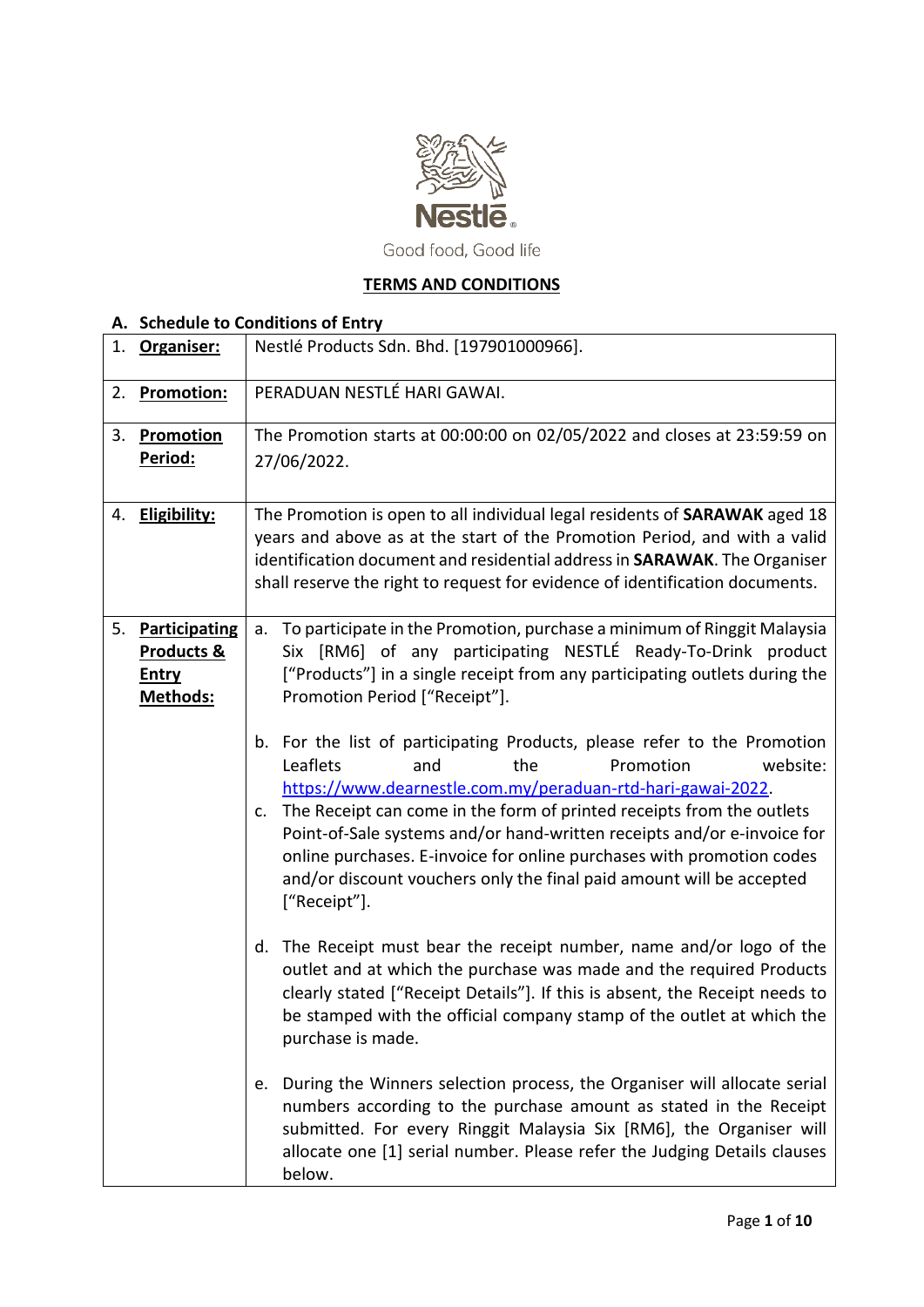|    |                   | For example: If you purchase RM22.50 of Products in a single Receipt           |  |
|----|-------------------|--------------------------------------------------------------------------------|--|
|    |                   | during the Promotion Period, the Organiser will allocate three [3] serial      |  |
|    |                   | numbers.                                                                       |  |
|    |                   |                                                                                |  |
|    |                   | There are three [3] methods of participation in the Promotion which is<br>f.   |  |
|    |                   | either via:                                                                    |  |
|    |                   | Postal; or<br>i.                                                               |  |
|    |                   | Drop Box - available only at participating outlets with Promoters; or<br>ii.   |  |
|    |                   | WhatsApp.<br>iii.                                                              |  |
|    |                   | All other methods of submission including but not limited to courier           |  |
|    |                   | service, or POS Laju will be disqualified.                                     |  |
|    |                   |                                                                                |  |
|    |                   | Each Receipt is ONLY eligible to one [1] entry EITHER via Postal OR Drop<br>g. |  |
|    |                   | Box OR WhatsApp. The Organiser shall reserve the right to disqualify any       |  |
|    |                   | entries with reprinted Receipt and/or duplicated Receipt and/or                |  |
|    |                   | containing more than one [1] Receipt.                                          |  |
|    |                   | h. All entries that do not meet the requirements stated herein shall be        |  |
|    |                   | disqualified by the Organiser                                                  |  |
|    |                   |                                                                                |  |
|    | 6. Entry          | To participate in the Promotion and submit entries via Postal or Drop<br>a.    |  |
|    | <b>Method via</b> | Box, complete one [1] Promotion Entry Form ["Form"] with the required          |  |
|    | Postal &          | details of full name, identification number and a mobile number                |  |
|    | Drop Box:         | [WhatsApp activated] and attach one [1] original Receipt as the proof of       |  |
|    |                   | purchase.                                                                      |  |
|    |                   | Via Postal: The completed Form together with <b>one [1] Receipt</b> must<br>i. |  |
|    |                   | be inserted in an envelope and posted by ordinary mail only to the             |  |
|    |                   | PO Box address stated in the Form; or                                          |  |
|    |                   | Via Drop Box: The completed Form together with one [1] Receipt<br>ii.          |  |
|    |                   | must be placed in the Drop Box at any participating outlets with               |  |
|    |                   | Promoters ["Postal & Drop Box Entry"].                                         |  |
|    |                   |                                                                                |  |
|    |                   | All other delivery methods of submission including but not limited to<br>b.    |  |
|    |                   | courier service, or POS Laju will be disqualified. Illegible and incomplete    |  |
|    |                   | Postal & Drop Box Entries will be disqualified.                                |  |
| 7. | <b>Entry</b>      | a. To participate in the Promotion and submit entries via WhatsApp:            |  |
|    | <b>Method via</b> | Write on the front of the Receipt your full name and identification<br>i.      |  |
|    | <b>WhatsApp:</b>  | number ["Personal Details"].                                                   |  |
|    |                   | For example: Adam bin Abdullah 920928-13-8585                                  |  |
|    |                   | Snap one [1] clear and legible picture/image in Image format of one<br>ii.     |  |
|    |                   | [1] Receipt complete with your Personal Details and Receipt Details            |  |
|    |                   | ["Image"].                                                                     |  |
|    |                   | Submit one [1] Image via WhatsApp from any number registered in<br>iii.        |  |
|    |                   | Malaysia to 6018 388 3533 ["WhatsApp Entry"].                                  |  |
|    |                   | The Organiser WILL reply with an auto-reply acknowledgment<br>iv.              |  |
|    |                   | message for each WhatsApp Entry received.                                      |  |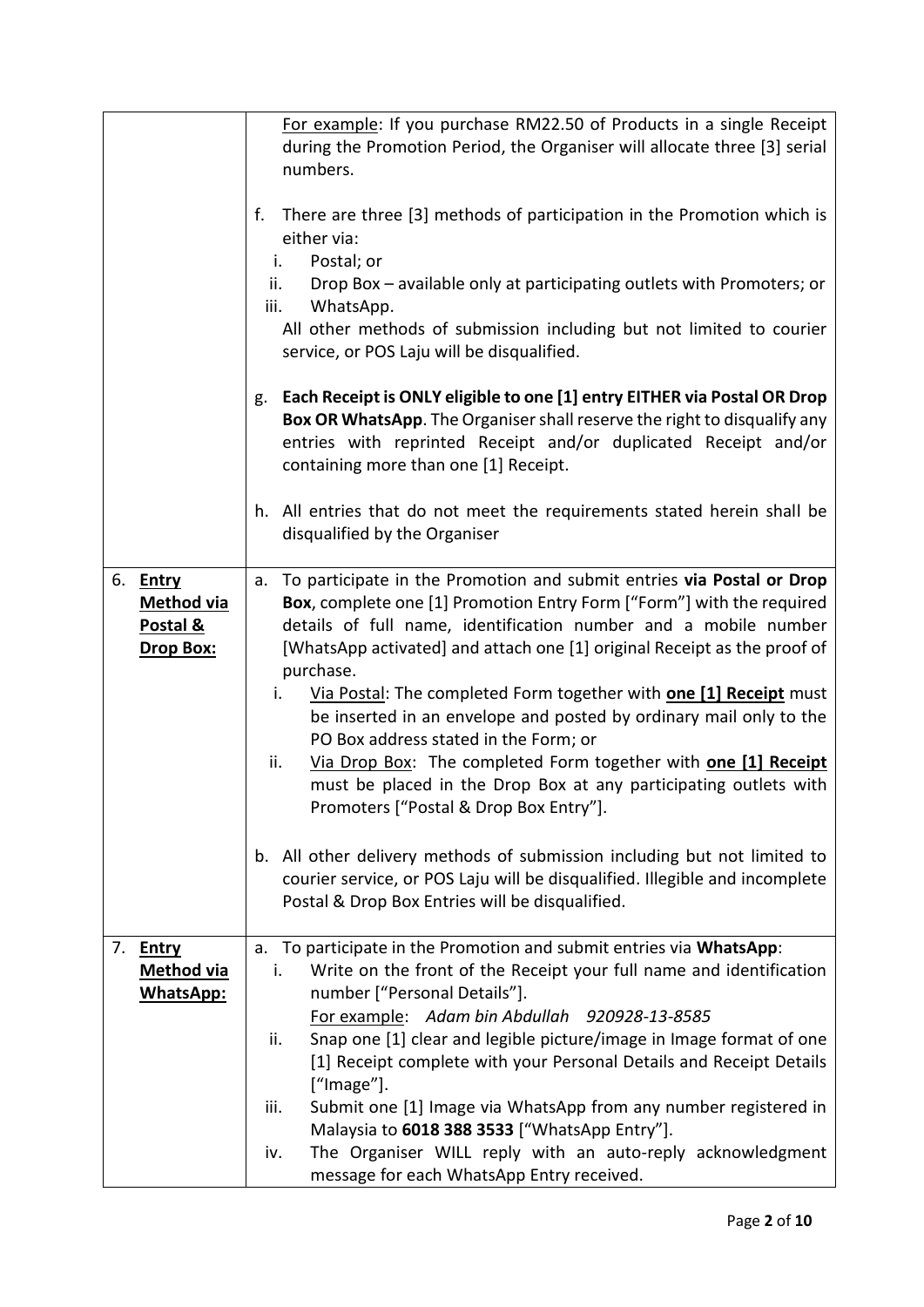|                                                     | The Organiser will extract all WhatsApp Entries received for further<br>b.<br>processing. Unclear, illegible and incomplete WhatsApp Entries will be<br>disqualified.<br>The Organiser shall reserve the right to request for evidence of the<br>c.<br>original Receipt [hardcopy] for verification and prize redemption. Failure<br>to produce the original Receipt upon request will result in<br>disqualification and prize forfeiture.                                                                                                                                                                                                          |
|-----------------------------------------------------|-----------------------------------------------------------------------------------------------------------------------------------------------------------------------------------------------------------------------------------------------------------------------------------------------------------------------------------------------------------------------------------------------------------------------------------------------------------------------------------------------------------------------------------------------------------------------------------------------------------------------------------------------------|
|                                                     |                                                                                                                                                                                                                                                                                                                                                                                                                                                                                                                                                                                                                                                     |
| 8. <b>Entry</b><br>Deadline:                        | All Promotion entries must be received by the Organiser on or before<br>23:59:59 on 27/06/2022. All Promotion entries received outside the<br>Promotion Period will be automatically disqualified.                                                                                                                                                                                                                                                                                                                                                                                                                                                  |
| 9. Weekly<br>Prizes:                                | There are two [2] Weekly $1st$ Prizes and fifteen [15] Weekly Consolation<br>a.<br>Prizes to be won for each week for eight [8] consecutive weeks.<br>The Weekly 1 <sup>st</sup> Prizes consists of a SAMSUNG GALAXY A22 Smart<br>i.<br>Phone each.<br>The Weekly 2 <sup>nd</sup> Prizes consists of RM100 cash each.<br>ii.<br>b. There is a total of sixteen [16] Weekly 1 <sup>st</sup> Prizes and one hundred and<br>twenty [120] Weekly 2 <sup>nd</sup> Prizes to be won throughout the Promotion                                                                                                                                              |
|                                                     | Period.                                                                                                                                                                                                                                                                                                                                                                                                                                                                                                                                                                                                                                             |
|                                                     | The eight [8] weekly periods are as per below:<br>c.<br>Week 2: 09/05 - 15/05/2022<br>Week 1: 02/05 - 08/05/2022<br>Week 3: 16/05 - 22/05/2022<br>Week 4: 23/05 - 29/05/2022<br>Week 5: 30/05 - 05/06/2022<br>Week 6: 06/06 - 12/06/2022<br>Week 7: 13/06 - 19/06/2022<br>Week 8: 20/06 - 27/06/2022                                                                                                                                                                                                                                                                                                                                                |
| 10. Judging<br>Details-<br><b>Weekly</b><br>Prizes: | As part of the Winners selection process, the Organiser will allocate serial<br>а.<br>numbers for each Postal, Drop Box and WhatsApp Entry received and<br>approved by the Organiser to be a successful Entry each week,<br>throughout the Promotion Period according to the Receipt submitted<br>[each a "Qualified Entry" and collectively the "Qualified Entries"]. A set<br>of serial numbers will be allocated for the Qualified Entries starting from<br>serial number "1".                                                                                                                                                                   |
|                                                     | Each week the serial numbers allocated to each Qualified Entry will be<br>b.<br>tabulated and added up to derive the total number of Qualified Entries<br>["Total Weekly Qualified Entries"]. Assuming that the Total Weekly<br>Qualified Entries for the week is 1003, the Organiser will compute and<br>select based on the following:<br>Selection of two [2] Weekly $1^{st}$ Prize Finalists: $1003 \div 2 = 501.5$ .<br>i.<br>Since dividing 1003 with 2 will result in a number with decimal value,<br>the number 501.5 will be rounded down to 501. The following 2<br>Participants with Qualified Entries of the week bearing the following |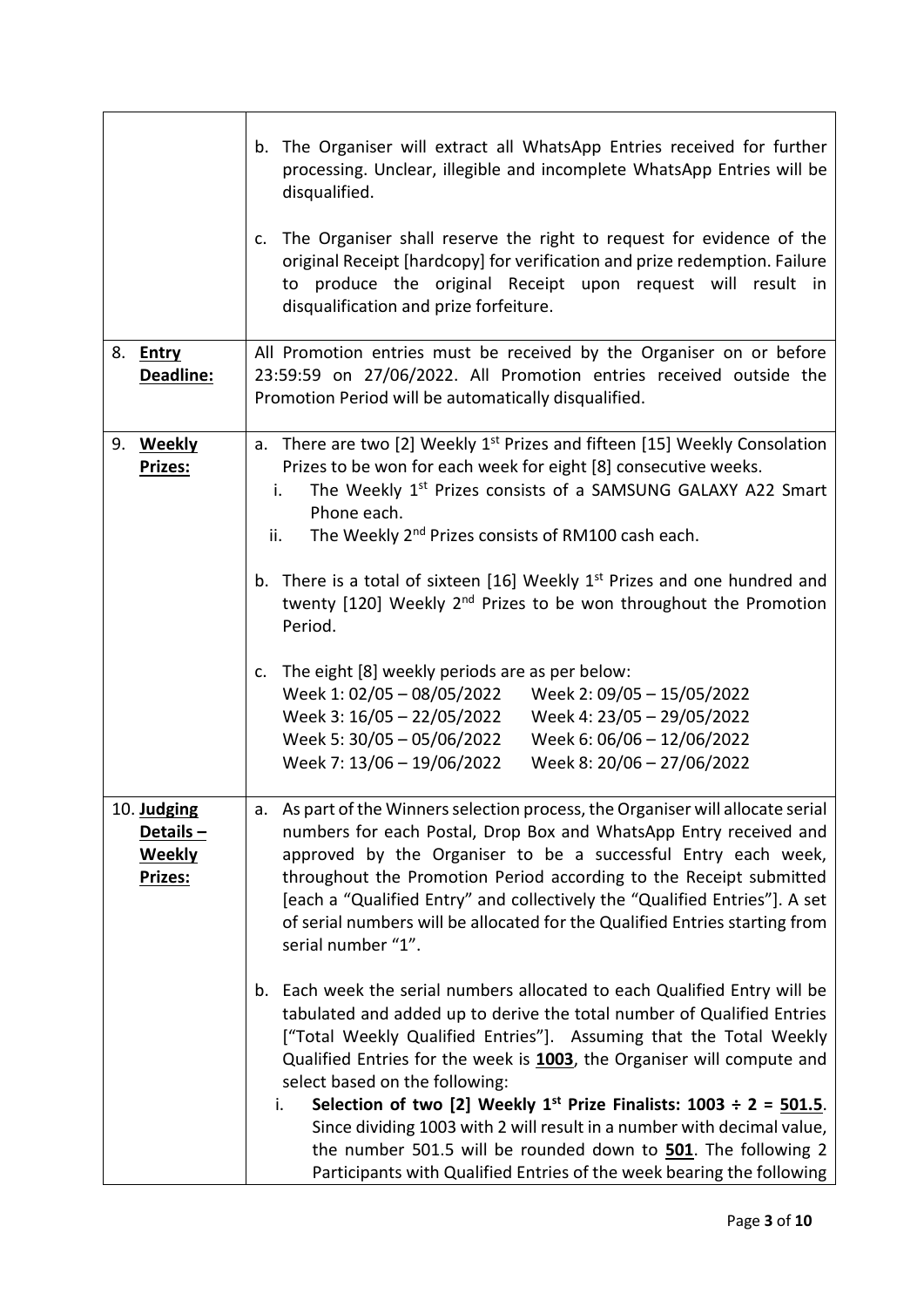|                                                               | serial numbers will be selected: 501* and 1002* [*computation<br>example: 501, 501+501=1002].<br>Selection of fifteen [15] Weekly Consolation Prize Finalists: 1003 ÷<br>ii.                                                                                                                                                                                                                                                                                                                                                                                                                                                                                 |
|---------------------------------------------------------------|--------------------------------------------------------------------------------------------------------------------------------------------------------------------------------------------------------------------------------------------------------------------------------------------------------------------------------------------------------------------------------------------------------------------------------------------------------------------------------------------------------------------------------------------------------------------------------------------------------------------------------------------------------------|
|                                                               | 15 = 66.8. Since dividing 1003 with 15 will result in a number with<br>decimal value, the number 66.8 will be rounded down to 66. The<br>following 15 Participants with Qualified Entries of the week bearing<br>the following serial numbers will be selected as the Finalists: 66*,<br>132*, 198*, 264, 330, and so forth. [*computation example: 66,<br>66+66=132, 132+66=198].                                                                                                                                                                                                                                                                           |
| 11. Monthly<br><b>Grand Prize:</b>                            | a. There is one [1] Monthly Grand Prize consisting of a MODENAS KARISMA<br>125s motorcycle to be won for each month for two [2] consecutive<br>months. The Monthly Grand Prize is inclusive of motor registration only.<br>Winners of the Monthly Grand Prize shall also at their own costs and<br>expenses be liable for the miscellaneous fees that are required for them<br>to utilize the prizes; including but not limited to road tax and insurance.<br>There is a total of two [2] Monthly Grand Prizes to be won throughout<br>b.<br>the Promotion Period.<br>The two [2] monthly periods are as per below:<br>c.                                    |
|                                                               | Month 1: 02/05 - 29/05/2022<br>Month 2: 30/05 - 27/06/2022                                                                                                                                                                                                                                                                                                                                                                                                                                                                                                                                                                                                   |
| 12. Judging<br>Details-<br><b>Monthly</b><br>Grand<br>Prizes: | a. As part of the Monthly Grand Prize Winners' selection process, ALL<br>Qualified Entries collected and processed by the Organiser during the<br>weekly Winners' selection process and throughout the entire monthly<br>Promotion Period will separately be allocated a set of serial numbers<br>starting from serial number "1".                                                                                                                                                                                                                                                                                                                           |
|                                                               | Each month the serial numbers allocated to each Qualified Entry will be<br>b.<br>tabulated and added up to derive the total number of Qualified Entries<br>["Total Monthly Qualified Entries"]. Assuming that the Total Monthly<br>Qualified Entries for the month is 10001, the Organiser will compute and<br>select based on the following:<br>Selection of one [1] Monthly Grand Prize Finalist: $10001 \div 2 =$<br>i.<br>5000.5. Since dividing 10001 with 2 will result in a number with<br>decimal value, the number 5000.5 will be rounded down to 5000.<br>The Participant with Qualified Entry bearing the serial number 5000<br>will be selected. |
| 13. Additional<br>Terms:                                      | The Organiser will contact all selected Finalists via WhatsApp to the<br>а.<br>mobile number from which the Organiser received in the Qualified<br>Entries. Each selected Finalists will be given one [1] question to answer.<br>The selected Finalists must answer the question posted by the Organiser<br>correctly in order to win the Prizes. Failure to answer correctly and/or<br>failure to answer the question posted by the Organiser within the time                                                                                                                                                                                               |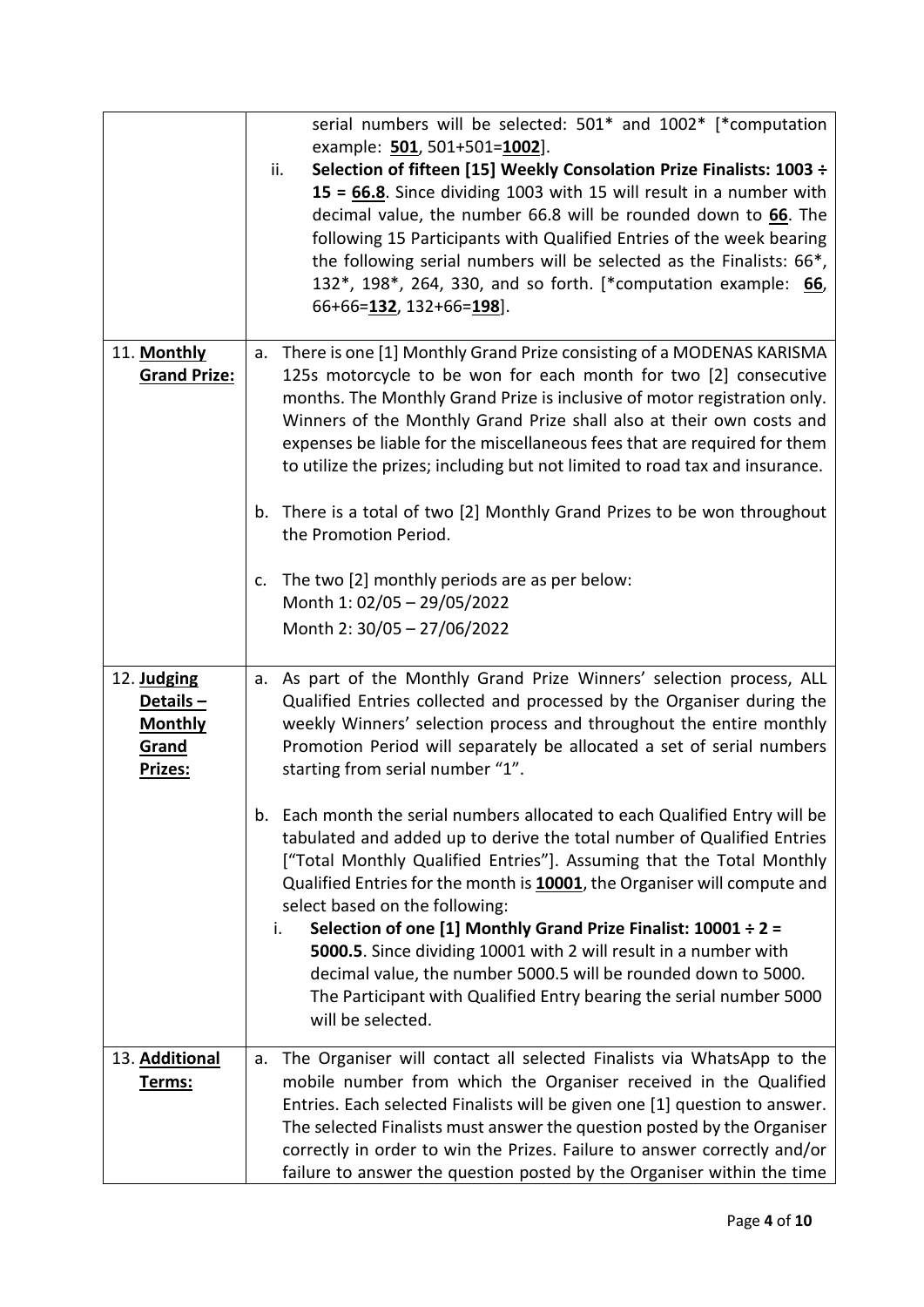| stated will result in the Prize being forfeited. The Organiser will not be<br>held liable in the event the selected Finalists cannot be contacted for<br>whatever reasons.                                                                                                                                                                                                                                                                                                                                                                                                     |
|--------------------------------------------------------------------------------------------------------------------------------------------------------------------------------------------------------------------------------------------------------------------------------------------------------------------------------------------------------------------------------------------------------------------------------------------------------------------------------------------------------------------------------------------------------------------------------|
| b. Each participant may throughout the Promotion Period win:<br>One [1] Weekly Prize of the highest value per week, [up to a<br>i.<br>maximum of two [2] Weekly Prizes]; and<br>One [1] Monthly Grand Prize.<br>ii.                                                                                                                                                                                                                                                                                                                                                            |
| c. Any Receipt[s] submitted in the Promotion that have won a prize in<br>PERADUAN NESCAFÉ JOM BELI & RAIKAN BERSAMA - SARAWAK from<br>01/04/2022 to 31/05/2022 will be disqualified.                                                                                                                                                                                                                                                                                                                                                                                           |
| d. Upon request, all Winners must provide their personal details to the<br>Organiser for prizes fulfilment.                                                                                                                                                                                                                                                                                                                                                                                                                                                                    |
| e. All cash prizes will be credited to the Winners' local bank account<br>within $6 - 8$ weeks from 27/06/2022. The Organiser reserves the rights<br>to extend the timelines and method of fulfilment stated under this<br>clause at the discretion of the Organiser.                                                                                                                                                                                                                                                                                                          |
| All Winners MUST provide their own personal local bank account<br>f.<br>number when requested. The Organiser reserves the rights to forfeit the<br>cash prize if the local bank account details provided is NOT in the<br>Winners' name and/or the Winner failed to provide their local bank<br>account details upon request.                                                                                                                                                                                                                                                  |
| The Weekly 1 <sup>st</sup> Prize and Monthly Grand Prizes will be delivered to the<br>g.<br>Winners within $6 - 8$ weeks from 27/06/2022. The Organiser reserves<br>the rights to extend the timelines and method of fulfilment stated under<br>this clause at the discretion of the Organiser.                                                                                                                                                                                                                                                                                |
| h. All unclaimed prizes after the deadline set by the Organiser for prize<br>collection will be forfeited. The Organiser reserves the right to substitute<br>any prize for an alternative of equal or greater value.                                                                                                                                                                                                                                                                                                                                                           |
| The Organizer excludes its responsibilities and all liabilities arising from<br>i.<br>any postponement, cancellation, delay or changes or modification to the<br>Promotion or prizes or due to any other unforeseen circumstances<br>beyond the Organizer's control such as governmental interference, civil<br>commotion, riot, war, strikes, act of terrorism (including but not limited<br>to any act of violence, hostility, national emergency, occurrence of any<br>epidemic/pandemic outbreaks) and for any act or default by any third-<br>party suppliers or vendors. |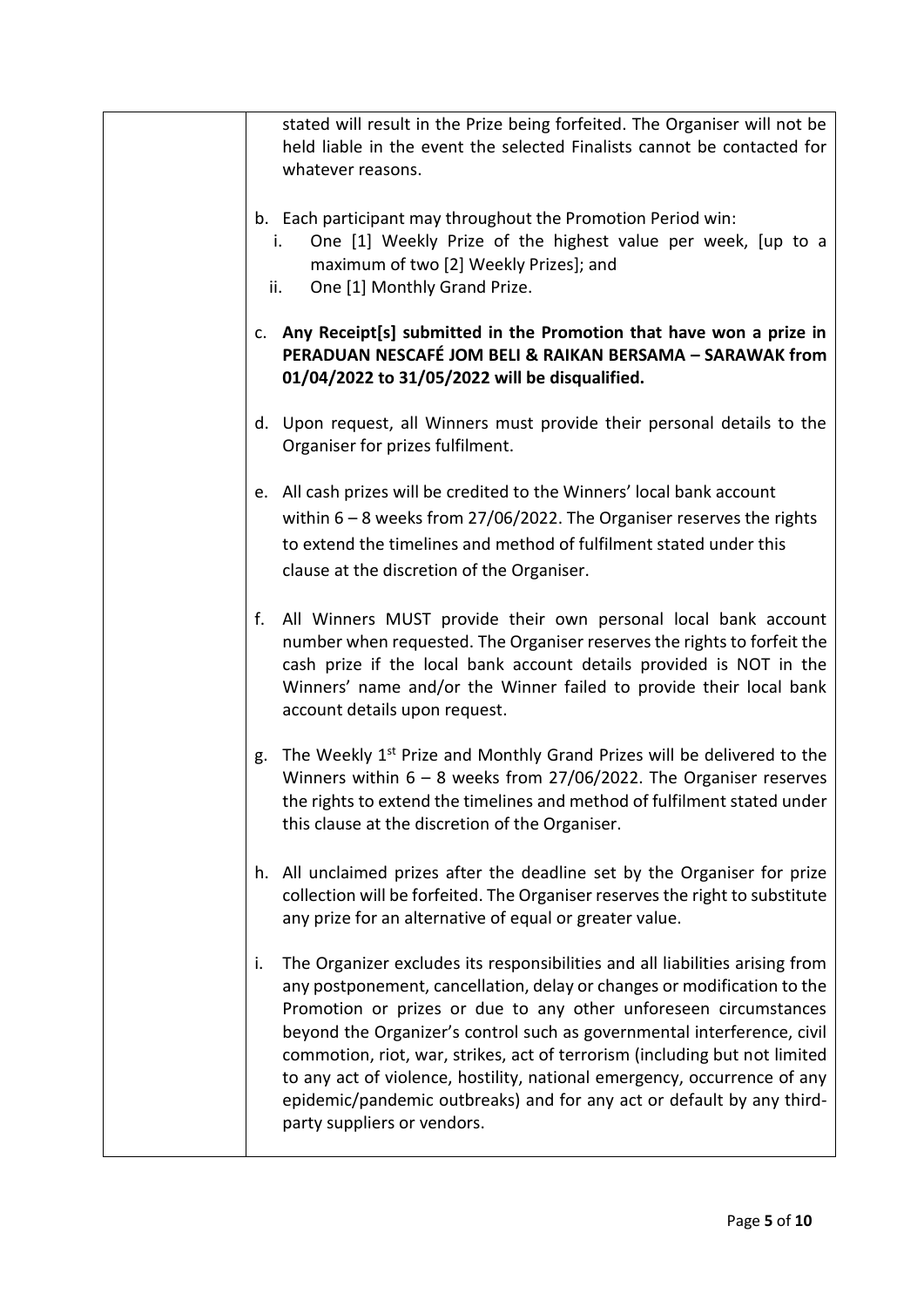|  | The Organizer shall not be liable for any loss or damage that occurs to   |
|--|---------------------------------------------------------------------------|
|  | the prizes during the delivery process. Any other additional costs (i.e.: |
|  | travel expenses, transportation cost, duties and taxes) involved to       |
|  | redeem or collect the prize shall be borne by the Winner at their own     |
|  | cost.                                                                     |
|  |                                                                           |
|  |                                                                           |

i. This Schedule to Conditions of Entry must be read together with the Conditions of Entry available at: <https://www.dearnestle.com.my/peraduan-rtd-hari-gawai-2022> collectively "Terms and Conditions", and shall be binding on all participants who participate in this Promotion (hereinafter referred to as "Participants", "Participant", "You", "you", "your"). Consumer Services Contact No.: 1800 88 3433.

--------------------------------------------------------------------------------------------------------------------------

## **B. Conditions of Entry**

#### **1. Introduction**

- 1.1 This Conditions of Entry are to be read together with the Schedule to Conditions of Entry. To the extent that there is any inconsistency between these conditions of entry and the Schedule to Conditions of Entry, the Schedule to Conditions of Entry prevails. The Conditions of Entry and the Schedule to Condition of Entry shall collectively be referred to as the "Terms and Conditions". Each capitalized term not otherwise defined herein shall have the meaning ascribed to such term in the Schedule to Conditions of Entry. Defined terms will be used singular or plural as the case may be.
- 1.2 The Organiser reserves the right in its sole discretion, without prior notice, and without any liability to any person, at any time to change the Terms and Conditions including to change the Promotion Period, make Prize substitutions, cancel, terminate or suspend the Promotion in whole or in part. In the event of any changes to the Terms and Conditions, Participants agree that their continued participation in the Promotion will constitute their acceptance of the Terms and Conditions (as changed).
- 1.3 The Organiser's decision on all matters relating to the Promotion including judging and selection of Winners will be final, binding and conclusive on all Participants, and no correspondence or appeals will be entertained.

#### **2. Promotion Entries**

- 2.1 By submitting an entry to the Promotion, Participants are deemed to have understood and agreed to be bound by the Terms and Conditions.
- 2.2 All costs and expenses incurred and/or arising from the participation in the Promotion, including without limitation, telecommunications, network, Short Messaging Services, postal and all such other charges and out-of-pocket expenses as may be incurred by a Participant during or in connection with the Promotion shall be borne by the Participant.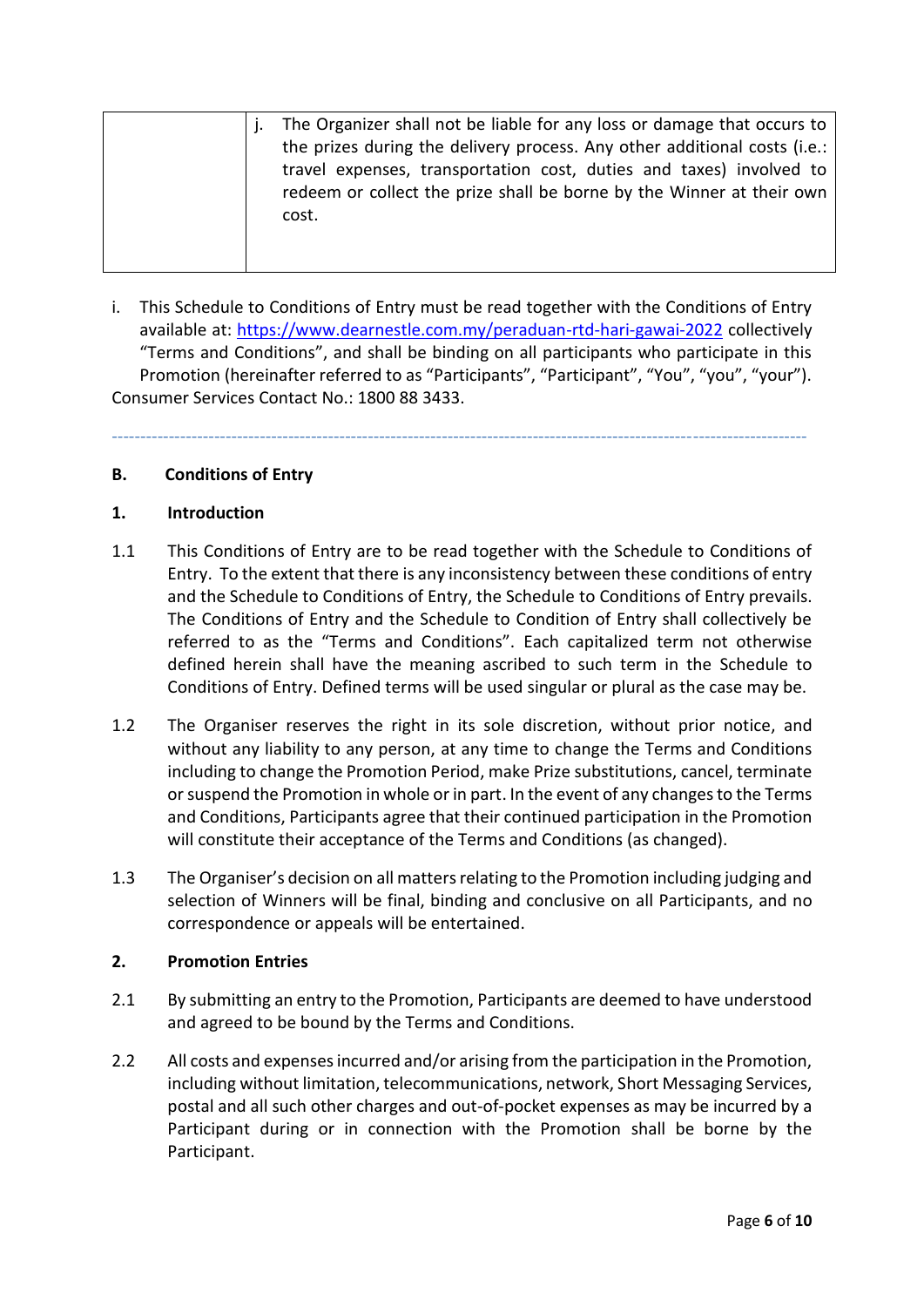2.3 Proof of submission of an Entry is not proof of receipt, and the Organiser shall not be liable for any delay, lost, damaged and/or non-receipt of submissions. The Organiser is not responsible for any error, omission, interruption, deletion, defect, delay in operation or transmission, communications line failure, theft or destruction, unauthorized access to, or alteration of, user or member communications, or any problems or technical malfunction of our telecommunications network or lines, computer online systems, servers or providers, computer equipment, software, failure of e-mail or players on account of technical problems or traffic congestion on the Internet.

## **3. Eligibility**

- 3.1 Where the eligibility age prescribed in the Schedule to Conditions of Entry is below the age of eighteen (18), Participants are required to obtain the written consent (in such form as may be prescribed by the Organiser), from their parents/legal guardians before participating in the Promotion and submitting any personal information.
- 3.2 The Organiser may require a Participant to provide proof of eligibility to participate in the Promotion including without limitation, identification documents, and the written consent of parents/legal guardians in the case of Participants below the age of eighteen (18) years.

## **4. Ineligibility**

The following groups of persons shall not be eligible to participate in the Promotion:

- (a) Employees of the Organiser and its group of companies and their immediate family members (spouse, children, parents, siblings, and their spouses); and
- (b) Employees of the Organiser's agencies associated with the Promotion and their immediate families (spouse, children, parents, siblings, and their spouses).

#### **5. Disqualification**

- 5.1 The following entries will be disqualified:
	- (a) unclear, incomplete, duplicate, copies, illegible or incorrect entries; and/or
	- (b) entries that violate the Terms and Conditions, any applicable laws and/or regulations.
- 5.2 In addition, the Organiser reserves the right to disqualify any Participant that:
	- (a) undermines, has or attempted to undermine the operation of the Promotion by fraud, cheating or deception; and/or
	- (b) are not eligible or unable to provide proof of eligibility to participate in the Promotion for verification by Organiser when requested.
- 5.3 In the event of a disqualification after a Prize has been awarded, the Organiser reserves the right to demand for the return of the Prize or payment of its value from the disqualified Participant.
- **6. Prizes**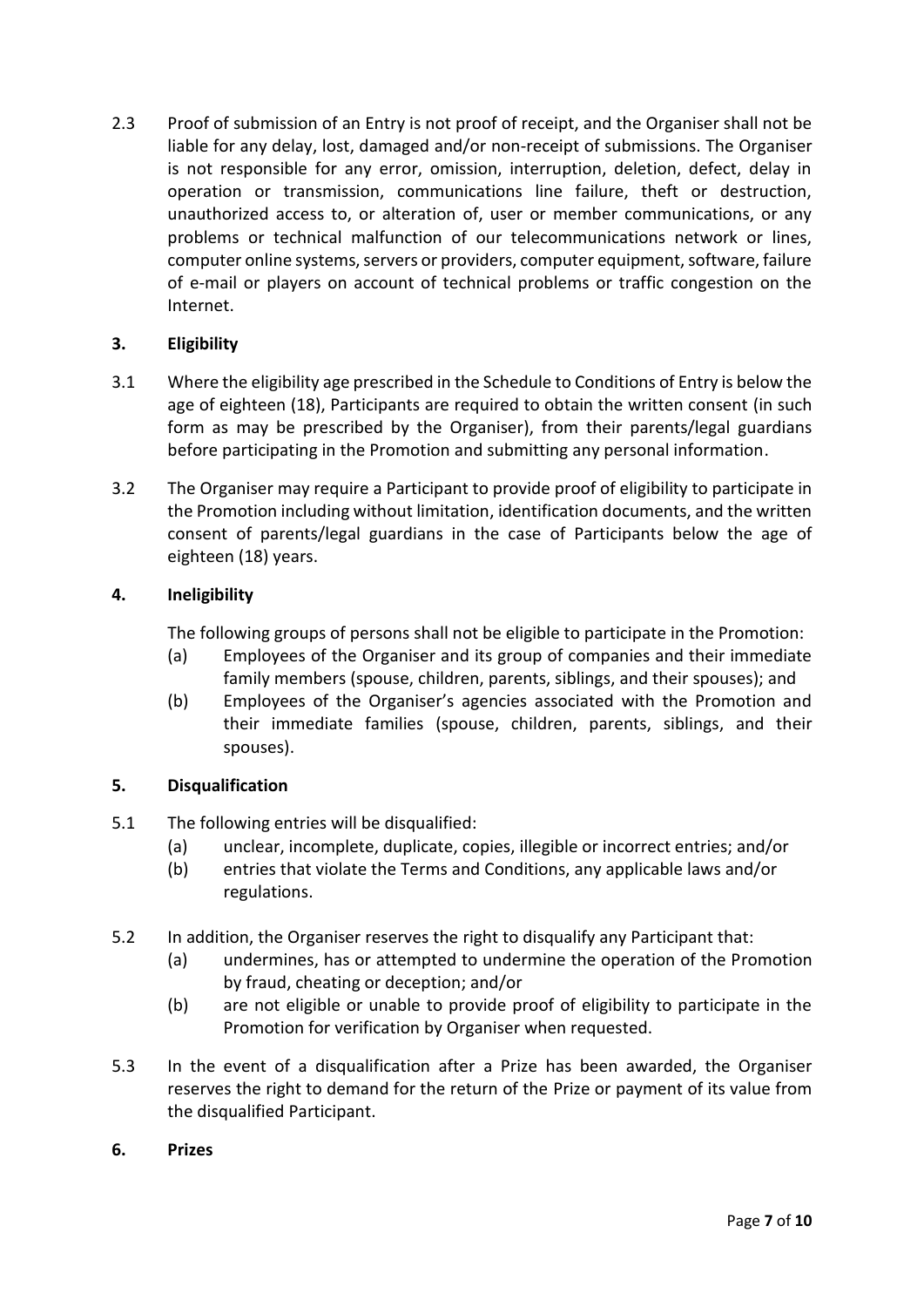- 6.1 The Organiser, its agents, sponsors and representatives shall have no liability to any Participant who defaults in collecting the Prizes in accordance with the Prize Claim/Delivery Date in any respect whatsoever. The Organiser reserves the right to determine how uncollected Prizes will be dealt with.
- 6.2 Prizes are strictly not transferable, assignable, exchangeable or redeemable by the Participant in any other form or manner other than that specified by the Organiser.
- 6.3 Any additional costs not specifically stated in the Schedule to Conditions of Entry in relation to a Prize shall be the responsibility of the Winner.
- 6.4 All Prizes must be taken according to the terms and conditions of the Organiser, its agent sponsor or third party providing the Prizes.

#### (a) **Tickets to an Event**:

The Organiser is not liable for any cancellation or re-scheduling that may prevent a Prize fulfilment. Tickets can only be used on the date(s) specified on the ticket.

## (b) **Travel/Holiday Prizes**:

If travel is offered as a Prize, flights and accommodation are subject to availability at time of booking. The Prize must be taken in accordance with the dates and destinations specified by the Organiser, its agent or sponsors. Additional spending money, meals, taxes, valid passports, visas, transport to & from departure point additional transfers, insurance & all other ancillary costs not specifically stated in the Schedule to Conditions of Entry are the responsibility of the Winner.

- 6.5 Prize(s) are given out on an "as it is" basis. The Prize shall be used/taken entirely at the risk of the Participants and the Organiser excludes all warranties and liabilities in connection with the Prize to the fullest extent permitted by law.
- 6.6 Prizes must be claimed in person unless the Organiser prescribes other modes of collection.
- 6.7 Where a Participant is under the age of 18 years of age and is declared a Prize Winner, the Participant must be accompanied by their parent/legal guardian throughout the Prize fulfilment.

#### **7. Publicity**

The Organiser may use a Participant's entry including without limitation, photos, drawings, text, and any other content or information submitted for purposes of the Promotion (collectively the "Materials"), and the Participant's name, and/or likeness, for advertising, publicity and promotion of any goods or services of the Organiser, for an unlimited time throughout the world without compensation, and in any media. The Participant shall do all things necessary to give effect to this if requested by the Organiser.

#### **8. Intellectual Property Rights**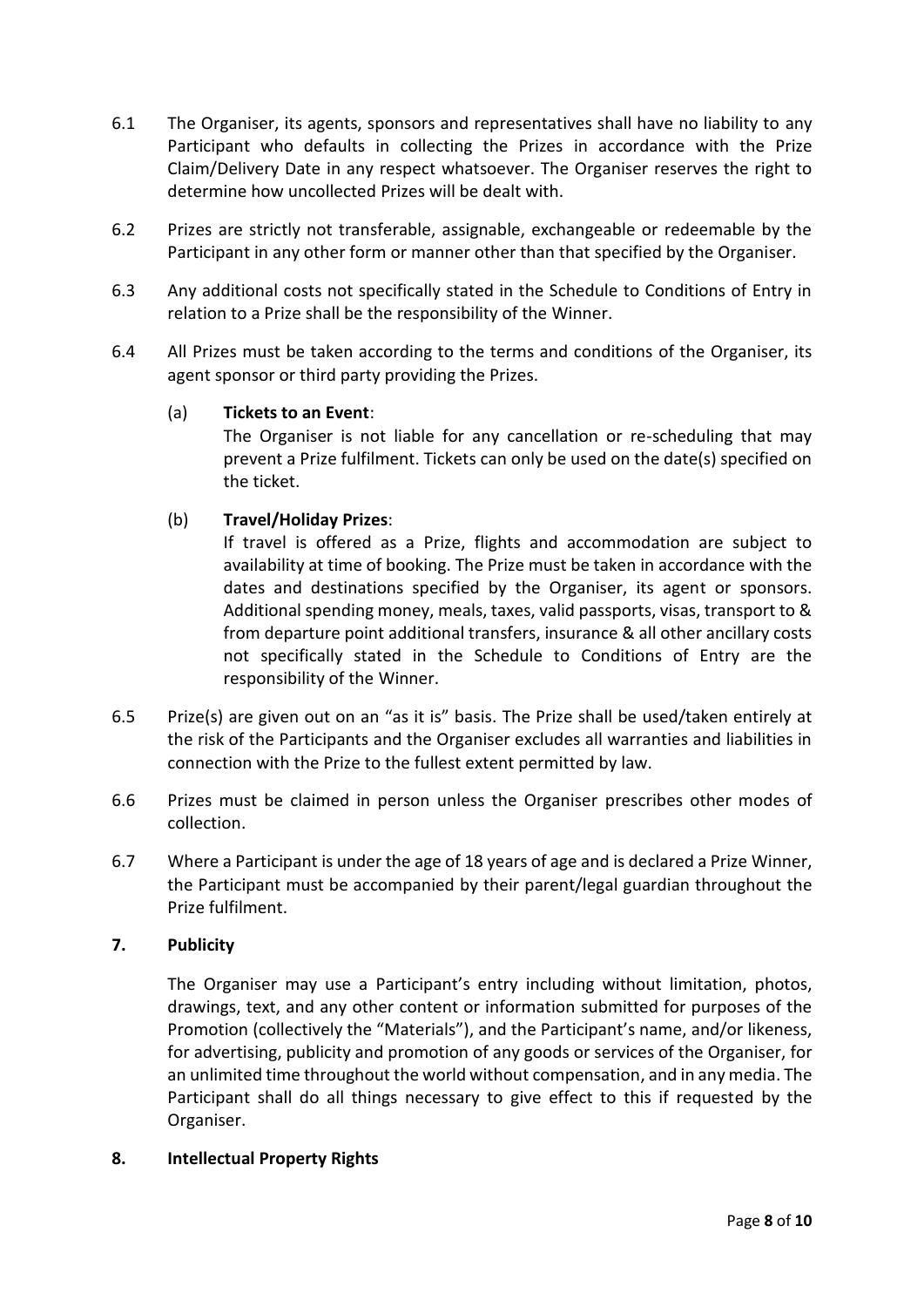The Participant agrees that all intellectual property rights in any contents and/or materials submitted, made or created by the Participant in connection with the Promotion and any derivative works arising there from will perpetually and unconditionally be vested in, assigned to and owned by the Organiser. The Organiser has the right to use and modify such materials or works in any way it deems fit without compensation to the Participant and the Participant waives all rights he or she may have in such materials or works.

#### **9. Indemnity**

Each Participant agrees to indemnify, release and hold harmless each of the Organiser, its holding, subsidiary or related companies as defined in the Companies Act 2016 ("Nestlé Malaysia Group"), directors, officers, employees, agents, sponsors and/or representatives against any and all losses, rights, claims, actions and damages (including special, indirect and consequential damages) arising from or incurred as a result of the Participant's participation in the Promotion, acceptance of any Prize, and/or the use of the Participant's entry and/or likeness in connection with the Promotion or violation of the Terms and Conditions,

#### **10. Limitation of Liability**

- 10.1 The Participant's participation in the Promotion shall be at the Participant's own risk.
- 10.2 The Organiser, Nestlé Malaysia Group, its, directors, officers, employees, agents, sponsors and/or representatives shall not be liable to any Participant in respect of any loss or damage whatsoever which is suffered, including but not limited to indirect or consequential loss, or for personal injury suffered or sustained by the Participant arising out of or in connection with the participation by the Participant in the Promotion, as well as the redemption and/or utilisation of any Prize won.

#### **11. General**

- 11.1 The Organiser, its agents, sponsors and/or representatives shall not be liable to perform any of their obligations in respect of the Promotion and the Terms and Conditions where they are unable to do so as a result of circumstances beyond their control and shall not be liable to compensate the Participants in any manner whatsoever in such circumstances.
- 11.2 Any names, trademarks or logos used and or reproduced in any materials (including marketing and promotional materials) in connection with this Promotion, in particular that relates to the Prize, are the properties of their respective owners. This Promotion and the Organiser are not affiliated with, or endorsed or sponsored by, the relevant owners, unless otherwise communicated, and such owners are not part of the Organiser's group of companies
- 11.3 The Participants shall not be entitled to assign any of the rights or sub-contract any of the obligations herein. The Organiser shall be entitled to assign or sub-license the whole or any part of its rights hereunder to any third party as may be determined by the Organiser.